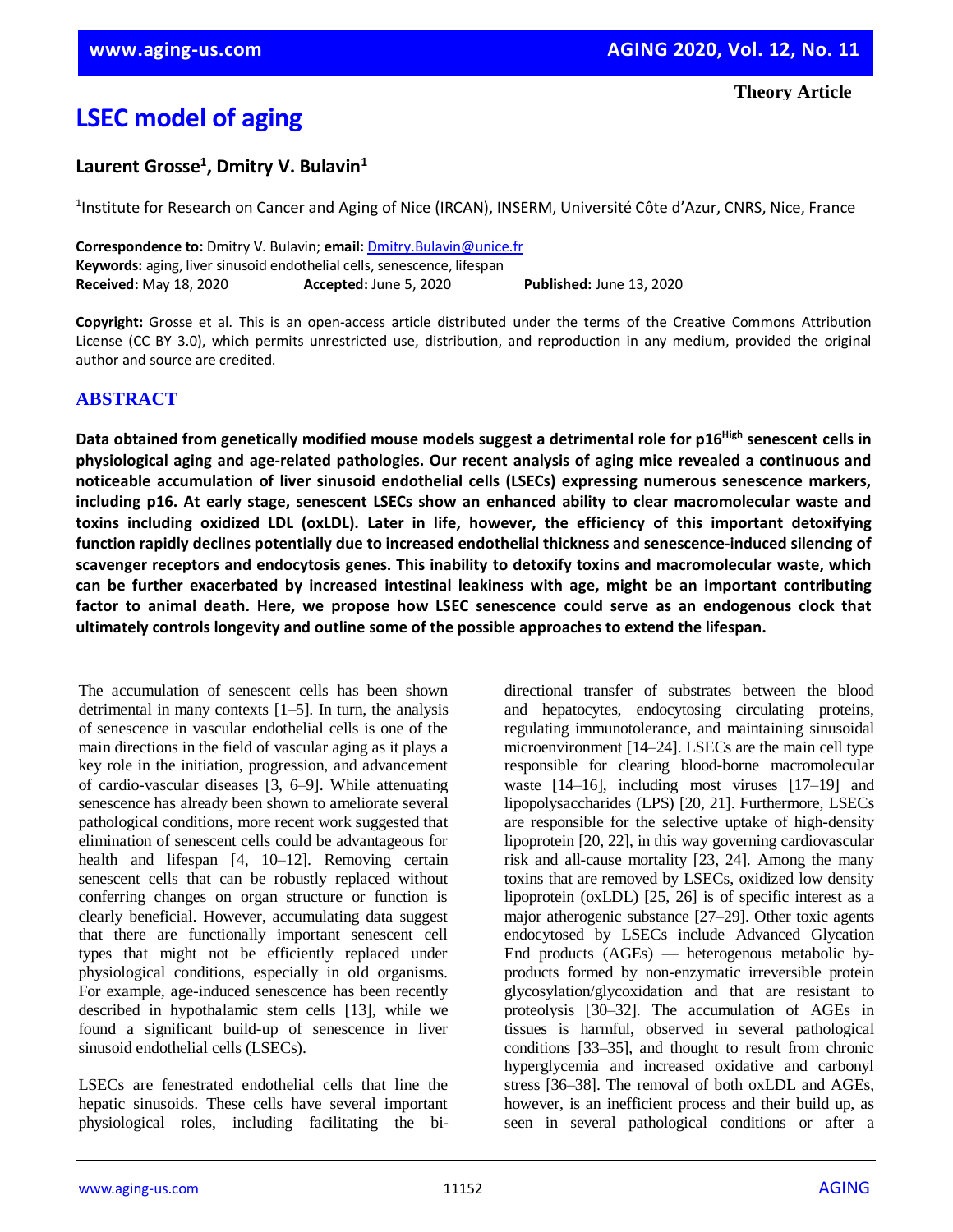depletion of LSECs [39], could rapidly overwhelm the LSEC clearing capacity. This in turn could cause further oxidative stress and has significant negative impact both in liver sinusoids and extrahepatic vascular beds [25, 39–42].

There are substantial age-induced changes in the structure and function of LSECs which in turn impact liver functions contributing to hepatic insulin resistance but also have a systemic risk of cardio-metabolic diseases [29, 30, 43–45]. Age-induced morphological changes in LSECs have been described in several species including humans [46], rats [47], baboons [48], and wild-type [30] and genetic mouse models of premature aging [49]. These morphological changes are characterized by pseudocapillarization, which includes defenestration (a reduction in the number and size of fenestrations), endothelial thickening, and basal lamina and collagen deposition [14, 50, 51]. Age-induced pseudocapillarization is a sequential process, starting with defenestration at a relatively young age and progressing towards LSEC thickening and fibrosis later in life (Figure 1) [30]. In turn, finding approaches to reverse defenestration and pseudocapillarization have being actively and successfully pursued in several laboratories as a strategy to ameliorate some age-related diseases [52–55].

Pseudocapillarization is accompanied by changes in the expression of multiple genes, of which some are associated with senescence. Accumulated p16 senescence marker expression, elevated mitochondrial oxidative stress and increased expression of inflammatory genes resembling the senescent secretome have been recently reported in LSECs [30, 47]. Furthermore, LSECs in old animals are considered to be in a moderate pro- inflammatory state [30, 47, 51]. We further extended this analysis and found that numerous markers of senescence are continuously increased in mouse LSECs with age (Figure 1) [39]. These findings unambiguously confirm that LSECs undergo aginginduced senescence, which in turn could be a part of the pseudocapillarization process. The way in which senescence and pseudocapillarization are interconnected however warrants further analysis.

Both LSECs [14, 21] and hepatocytes [56] express numerous receptors that are essential for removing different macromolecules from the bloodstream. Any deregulation to this process could trigger compensatory mechanisms [57]. If access between the blood content and hepatocytes is blocked, as occurs during ageinduced LSEC defenestration [30, 47, 58], this could trigger a compensatory upregulation in SR expression on the LSEC surface. This effect would in turn result in



Figure 1. LSEC senescence throughout animal lifespan. The accumulation of p16<sup>High</sup> senescent LSECs starts gradually and is characterized by an increased expression of scavenger receptors (SRs) and endocytic activity in middle (1-year) age animals. This increase well-compensates for the loss of clearing functions by hepatocytes potentially due to LSEC defenestration. Later in life, however, the expression of SRs and LSEC endocytic activity are significantly reduced resulting in build up of blood-born macromolecular waste. This in turn contributes negatively to lifespan.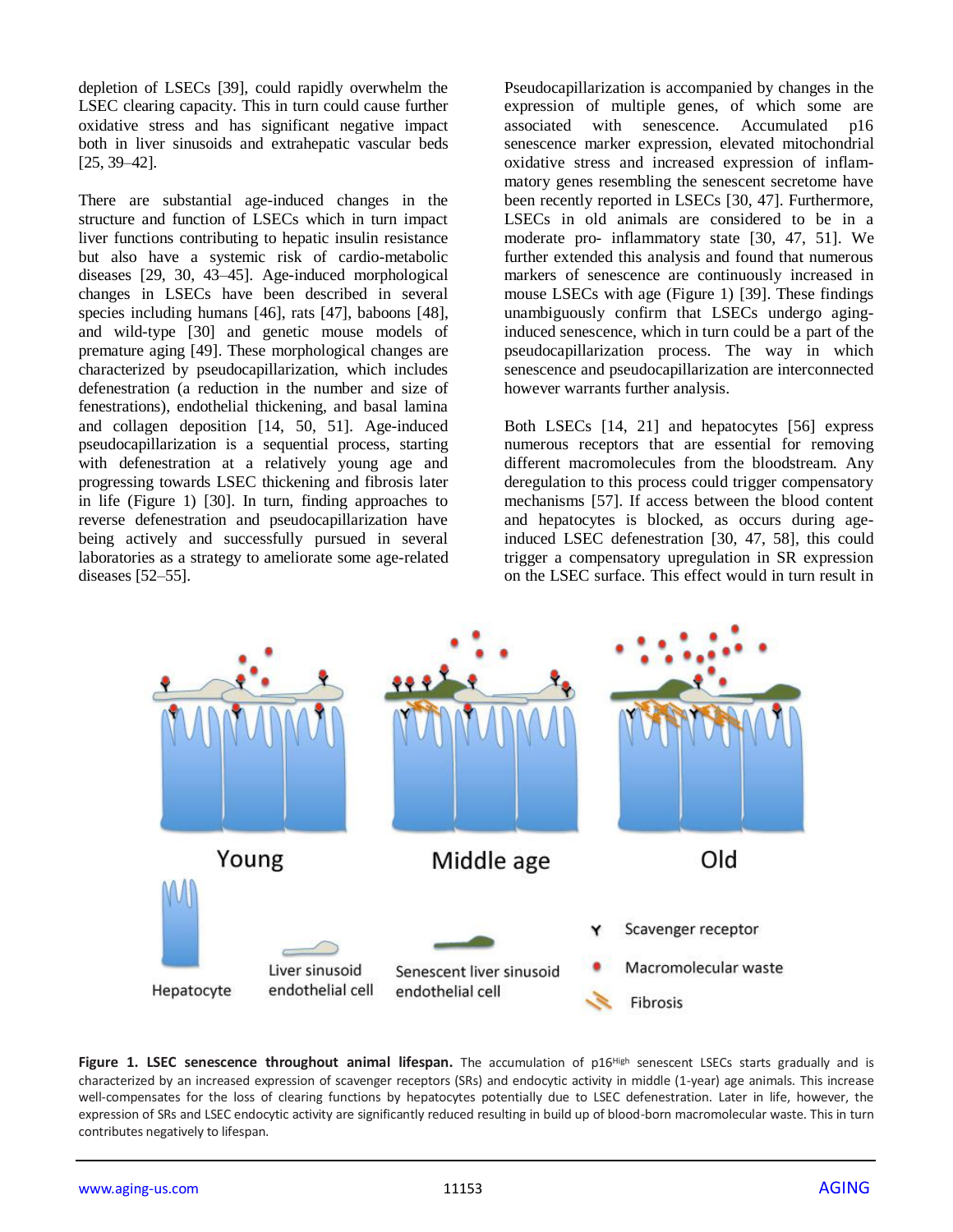enhanced oxLDL and AGE intake, further inducing oxidative stress and eventually senescence.

In our own analyses of middle-aged mice (1 year old), we observed a substantial increase in SR expression on p16High senescent LSECs, further supporting this mechanism as a starting point for LSEC senescence [39]. Increased SR expression on early senescent cells fuels a further intake of toxic substances, thus creating a positive feedback loop to drive mitochondrial oxidative stress and deeper senescence. Once senescence progresses, it triggers heterochromatin silencing, which in turn can suppress the expression of numerous SRs and endocytosis genes to reduce endocytic LSEC activity both *in vivo* and *in vitro* [31, 32]. A downregulation in LSEC endocytic activity was previously observed in old rats and mice when using FSA/BSA and AGEs as substrates [30–32]. A "traffic jam hypothesis" was put forward to explain this downregulation: here, the decreased LSEC endocytic capacity in old animals is due, at least in part, to increased endothelial thickness, which in turn slows down the transport of internalized ligands to endo/lysosomal compartments [32]. Our recent results argue that reduced LSEC endocytic activity with older age could also be a consequence of transcriptional suppression that is common to senescent cells due to widespread heterochromatin silencing (Figures 1, 2) [59]. In fact, some SRs are indeed downregulated in older animals [39, 47, 51]. It would be important, however, to investigate the level of expression of SRs and

endocytosis genes in very old animals (for example in 2.5-3 year-old mice) where the mechanism of senescence-induced transcriptional silencing could be especially relevant. Ultimately, the inability of LSECs to clear numerous dangerous substances from the blood could be a significant contributing factor to various agerelated pathologies [58]. Furthermore, an accumulation of macromolecular waste and toxins, which is further fueled by increased intestinal permeability with age [60, 61], could create a "death cross" (Figure 2) leading to the loss of the animal once the level of clearance drops below the threshold required for survival.

Based on proposed model, several approaches could be considered to target senescent LSECs in order to ameliorate some age-related diseases and potentially to extend lifespan.

#### **Delaying LSEC senescence**

A list of drugs that might efficiently block and/or delay senescence is still in the making. However, possible candidates could come from the ongoing analysis of compounds that reduce or reverse LSEC defenestration, as both events seem to be interconnected *in vivo*. A recent study indicated that by targeting the nitric oxide pathway and inducing actin remodeling, it is possible to attenuate defenestration in old mice [52]. In another study, activating AMPK signaling and autophagy with either acute fasting (which increases the diameter of



Figure 2. LSEC senescence as an endogenous aging clock. Senescent LSECs loose the ability to clear numerous dangerous substances from blood resulting in an age-induced accumulation of macromolecular waste and toxins. This in turn is further exacerbated by increased intestinal permeability, which induces further increase in the level of endogenous toxins. Once the level of clearance drops below the threshold required for survival ("death cross"), the animal dies.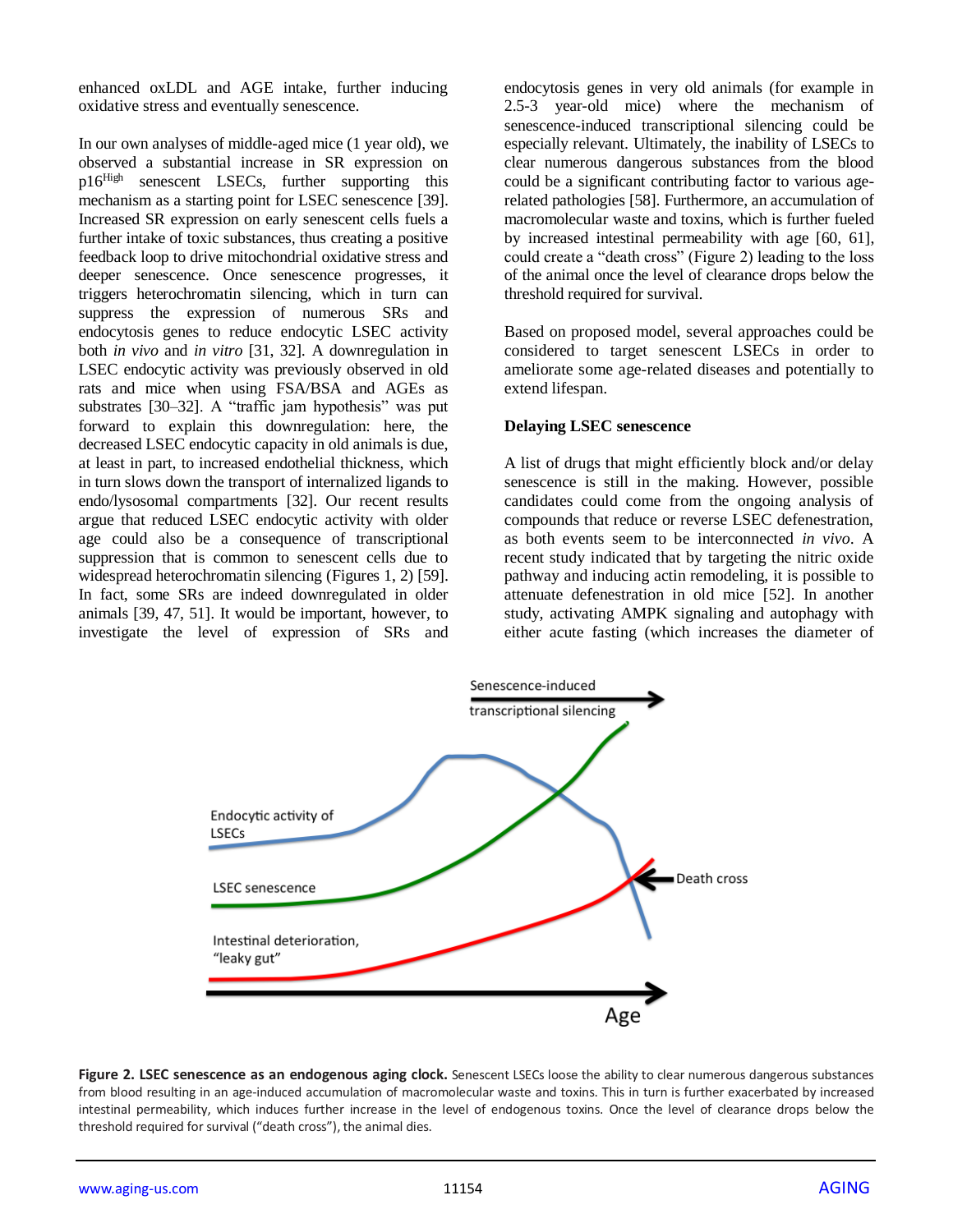fenestrations) or chronic caloric restriction over a lifetime reversed the age-related loss of fenestrations [62]. In a similar manner, metformin, which acts on the AMPK nutrient-sensing pathway [55, 63], increased fenestration porosity in old mice and improved insulin sensitivity [53]. Finally, there have been reports that resveratrol, which acts on the sirtuin-mediated nutrientsensing pathway [64], increases fenestrations in a Werner Syndrome mouse, which is a model for premature aging [65]. While many of the abovementioned compounds could potentially attenuate LSEC senescence *in vivo*, to achieve their maximal effect, these compounds should be taken continuously which somewhat diminishes their overall utility.

#### **Reversing transcriptional silencing of SRs**

It is not fully understood how enhancer chromatin, epigenetic marks, transcription factor recruitment, and the organizational principles of transcription factor networks drive the senescence program. Recent studies showed that the senescence program is predominantly encoded at the enhancer level [66, 67] and that the enhancer landscape is dynamically reshaped at each step of the senescence transition [68]. A deeper understanding of the underlying mechanisms might help identify ways in which enhancer regulation could be manipulated to overcome potential SR and endocytosis gene transcriptional silencing in senescent LSECs, which express enhanced levels of heterochromatic marks such as macroH2A and Histone H9Me2 [39]. In turn, reversing the transcriptional suppression of several SRs and endocytosis genes in the later stages of LSEC senescence could contribute positively to lifespan.

#### **Reprogramming senescent LSECs**

Another approach to target and rejuvenate LSECs could lie in senescence reprogramming [67, 69]. This approach represents a broader direction that is not restricted just to reversing transcriptional silencing of SRs but to changes of entire transcriptional network to a younger nonsenescent state. Pioneer transcription factors (that directly bind condensed chromatin) are critical in establishing new cell fate competence: they grant longterm chromatin access to non-pioneer factors and help determine cell identity by opening and licensing the enhancer landscape [68, 70, 71]. In addition, DNA methylation could play an important role in establishment of senescence as recently was shown for a DNMT1 dependent downregulation of BRCA1/ZNF350/RBBP8 repressor complex in the course of oncogene-induced senescence [72]. Thus, efforts to identify different factors and the signaling pathways that they control could be critical in understanding the feasibility of rejuvenating senescent LSECs as a therapeutic strategy.

#### **Removing and replacing senescent LSECs**

Removing and replacing senescent LSECs is perhaps the most challenging approach of all those described here. LSEC removal will instigate an immediate fibrotic response [39], which must be suppressed before any active replacement mechanism takes place. Furthermore, replacement of senescent LSECs seem to be challenging and could be divided into (i) stimulating the proliferation of remaining LSECs (perhaps via the hyperactivation of VEGF signaling) [73] or (ii) repopulating damaged sites with hepatic and extrahepatic LSEC progenitors [74]. The latter approach however requires further investigation, as the nature of LSEC progenitors is highly debated.

#### **Preventing an age-induced "leaky gut"**

Although not directly related to targeting senescent LSECs, finding ways to ameliorate intestinal health to improve health and extend the lifespan seem justified [61, 75]. An increasingly leaky intestine that ultimately increases the toxic load with age will counteract any benefits of blocking LSEC senescence. While the approaches to pharmacologically address this problem are still incomplete, some dietary recommendations could be considered. For example, there is emerging evidence that heavy alcohol use, stress and even the Western pattern diet, which is low in fiber and high in sugar and saturated fats, might initiate intestinal deterioration [75–77]. As such, balancing your diet and controlling your gut flora could not only improve your intestinal health but also positively contribute to the efforts of reducing the senescent LSEC load.

Identifying the full repertoire of senescent cells *in vivo* is critical in understanding how their removal might affect a healthy lifespan. There is no doubt that eliminating some senescent cells is beneficial for healthy aging and overall lifespan [78–80]. However, there are abundant  $p16<sup>High</sup>$  senescent cell types in the aging organism that are structurally and functionally important while their removal could have detrimental consequences. Specifically, we recently showed that senescent LSECs are not replaced by non-senescent neighbors, but instead their removal activates another type of regenerative response — fibrosis [39]. As such, non-selective senescent cell removal should be considered with great caution as it could have a serious negative health impact in older organisms. This problem however could be partially solved by using drugs that selectively remove defined senescent cell types. While such selective elimination could be beneficial in age-related diseases, this approach as a life-extension strategy has its limitations as non-removed senescent cells will continue to accumulate with age, ultimately debilitating the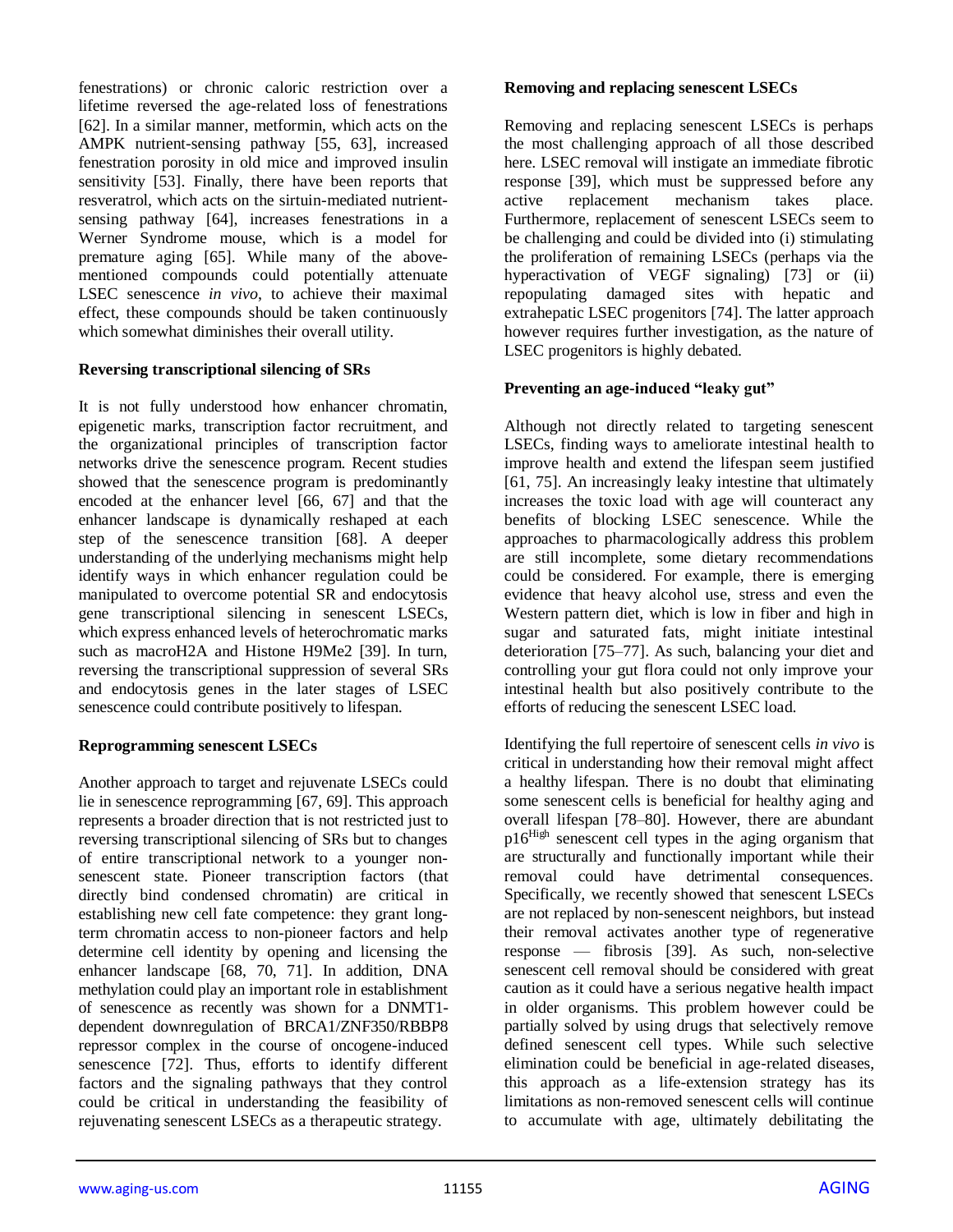organism. We recently found that LSECs undergo a noticeable aging-induced senescence in mice and this provides significant advantages in terms of their targeting due to a relatively easy accessibility and high endocytic activity. We thus propose that delaying senescence, reprogramming or replacing senescent LSECs could represent a powerful tool to retard aging.

### **CONFLICTS OF INTEREST**

The authors declare that they have no conflicts of interest.

## **REFERENCES**

- 1. Katsuumi G, Shimizu I, Yoshida Y, Minamino T. Vascular senescence in cardiovascular and metabolic diseases. Front Cardiovasc Med. 2018; 5:18. <https://doi.org/10.3389/fcvm.2018.00018> PMID[:29556500](https://pubmed.ncbi.nlm.nih.gov/29556500)
- 2. Morgan RG, Ives SJ, Lesniewski LA, Cawthon RM, Andtbacka RH, Noyes RD, Richardson RS, Donato AJ. Age-related telomere uncapping is associated with cellular senescence and inflammation independent of telomere shortening in human arteries. Am J Physiol Heart Circ Physiol. 2013; 305:H251–58. <https://doi.org/10.1152/ajpheart.00197.2013> PMID[:23666675](https://pubmed.ncbi.nlm.nih.gov/23666675)
- 3. Rossman MJ, Kaplon RE, Hill SD, McNamara MN, Santos-Parker JR, Pierce GL, Seals DR, Donato AJ. Endothelial cell senescence with aging in healthy humans: prevention by habitual exercise and relation to vascular endothelial function. Am J Physiol Heart Circ Physiol. 2017; 313:H890–95. <https://doi.org/10.1152/ajpheart.00416.2017> PMID[:28971843](https://pubmed.ncbi.nlm.nih.gov/28971843)
- 4. Roos CM, Zhang B, Palmer AK, Ogrodnik MB, Pirtskhalava T, Thalji NM, Hagler M, Jurk D, Smith LA, Casaclang-Verzosa G, Zhu Y, Schafer MJ, Tchkonia T, et al. Chronic senolytic treatment alleviates established vasomotor dysfunction in aged or atherosclerotic mice. Aging Cell. 2016; 15:973–77. <https://doi.org/10.1111/acel.12458> PMID[:26864908](https://pubmed.ncbi.nlm.nih.gov/26864908)
- 5. Ungvari Z, Tarantini S, Donato AJ, Galvan V, Csiszar A. Mechanisms of vascular aging. Circ Res. 2018; 123:849–67. <https://doi.org/10.1161/CIRCRESAHA.118.311378> PMID[:30355080](https://pubmed.ncbi.nlm.nih.gov/30355080)
- 6. Graves SI, Baker DJ. Implicating endothelial cell senescence to dysfunction in the ageing and diseased brain. Basic Clin Pharmacol Toxicol. 2020. [Epub ahead of print].

<https://doi.org/10.1111/bcpt.13403> PMI[D:32162446](https://pubmed.ncbi.nlm.nih.gov/32162446)

- 7. Jia G, Aroor AR, Jia C, Sowers JR. Endothelial cell senescence in aging-related vascular dysfunction. Biochim Biophys Acta Mol Basis Dis. 2019; 1865:1802–09. <https://doi.org/10.1016/j.bbadis.2018.08.008> PMI[D:31109450](https://pubmed.ncbi.nlm.nih.gov/31109450)
- 8. Minamino T, Miyauchi H, Yoshida T, Ishida Y, Yoshida H, Komuro I. Endothelial cell senescence in human atherosclerosis: role of telomere in endothelial dysfunction. Circulation. 2002; 105:1541–44. <https://doi.org/10.1161/01.cir.0000013836.85741.17> PMI[D:11927518](https://pubmed.ncbi.nlm.nih.gov/11927518)
- 9. Yamazaki Y, Baker DJ, Tachibana M, Liu CC, van Deursen JM, Brott TG, Bu G, Kanekiyo T. Vascular cell senescence contributes to blood-brain barrier breakdown. Stroke. 2016; 47:1068–77. <https://doi.org/10.1161/STROKEAHA.115.010835> PMI[D:26883501](https://pubmed.ncbi.nlm.nih.gov/26883501)
- 10. Baker DJ, Childs BG, Durik M, Wijers ME, Sieben CJ, Zhong J, Saltness RA, Jeganathan KB, Verzosa GC, Pezeshki A, Khazaie K, Miller JD, van Deursen JM. Naturally occurring p16(Ink4a)-positive cells shorten healthy lifespan. Nature. 2016; 530:184–89. <https://doi.org/10.1038/nature16932> PMI[D:26840489](https://pubmed.ncbi.nlm.nih.gov/26840489)
- 11. Jeon OH, Kim C, Laberge RM, Demaria M, Rathod S, Vasserot AP, Chung JW, Kim DH, Poon Y, David N, Baker DJ, van Deursen JM, Campisi J, Elisseeff JH. Local clearance of senescent cells attenuates the development of post-traumatic osteoarthritis and creates a pro-regenerative environment. Nat Med. 2017; 23:775–81. <https://doi.org/10.1038/nm.4324>

PMI[D:28436958](https://pubmed.ncbi.nlm.nih.gov/28436958)

- 12. Zhu Y, Tchkonia T, Pirtskhalava T, Gower AC, Ding H, Giorgadze N, Palmer AK, Ikeno Y, Hubbard GB, Lenburg M, O'Hara SP, LaRusso NF, Miller JD, et al. The achilles' heel of senescent cells: from transcriptome to senolytic drugs. Aging Cell. 2015; 14:644–58. <https://doi.org/10.1111/acel.12344> PMI[D:25754370](https://pubmed.ncbi.nlm.nih.gov/25754370)
- 13. Xiao YZ, Yang M, Xiao Y, Guo Q, Huang Y, Li CJ, Cai D, Luo XH. Reducing hypothalamic stem cell senescence protects against aging-associated physiological decline. Cell Metab. 2020; 31:534–48.e5. <https://doi.org/10.1016/j.cmet.2020.01.002> PMI[D:32004475](https://pubmed.ncbi.nlm.nih.gov/32004475)
- 14. Sørensen KK, Simon-Santamaria J, McCuskey RS, Smedsrød B. Liver sinusoidal endothelial cells. Compr Physiol. 2015; 5:1751–74.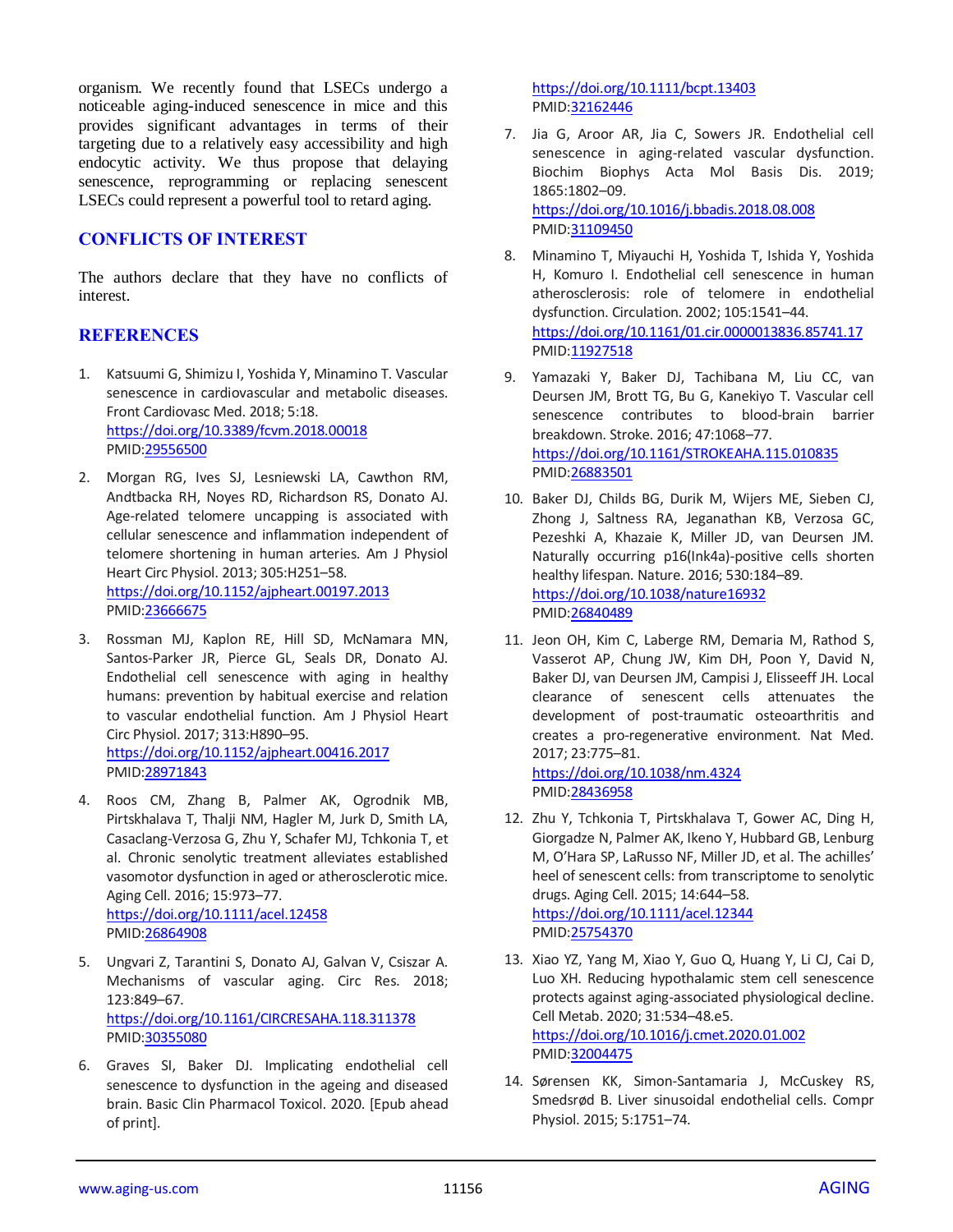<https://doi.org/10.1002/cphy.c140078> PMID[:26426467](https://pubmed.ncbi.nlm.nih.gov/26426467)

- 15. DeLeve LD, Maretti-Mira AC. Liver sinusoidal endothelial cell: an update. Semin Liver Dis. 2017; 37:377–87. <https://doi.org/10.1055/s-0037-1617455> PMID[:29272898](https://pubmed.ncbi.nlm.nih.gov/29272898)
- 16. Poisson J, Lemoinne S, Boulanger C, Durand F, Moreau R, Valla D, Rautou PE. Liver sinusoidal endothelial cells: physiology and role in liver diseases. J Hepatol. 2017; 66:212–27. <https://doi.org/10.1016/j.jhep.2016.07.009> PMID[:27423426](https://pubmed.ncbi.nlm.nih.gov/27423426)
- 17. Ganesan LP, Mohanty S, Kim J, Clark KR, Robinson JM, Anderson CL. Rapid and efficient clearance of bloodborne virus by liver sinusoidal endothelium. PLoS Pathog. 2011; 7:e1002281. <https://doi.org/10.1371/journal.ppat.1002281> PMID[:21980295](https://pubmed.ncbi.nlm.nih.gov/21980295)
- 18. Knolle PA, Thimme R. Hepatic immune regulation and its involvement in viral hepatitis infection. Gastroenterology. 2014; 146:1193–207. <https://doi.org/10.1053/j.gastro.2013.12.036> PMID[:24412289](https://pubmed.ncbi.nlm.nih.gov/24412289)
- 19. Klenerman P, Ramamurthy N. Liver sinusoidal endothelial cells: an antiviral "defendothelium". Gastroenterology. 2015; 148:288–91. <https://doi.org/10.1053/j.gastro.2014.12.010> PMID[:25529809](https://pubmed.ncbi.nlm.nih.gov/25529809)

20. Yao Z, Mates JM, Cheplowitz AM, Hammer LP, Maiseyeu A, Phillips GS, Wewers MD, Rajaram MV, Robinson JM, Anderson CL, Ganesan LP. Blood-borne lipopolysaccharide is rapidly eliminated by liver sinusoidal endothelial cells via high-density lipoprotein. J Immunol. 2016; 197:2390–99. <https://doi.org/10.4049/jimmunol.1600702> PMID[:27534554](https://pubmed.ncbi.nlm.nih.gov/27534554)

- 21. Sørensen KK, McCourt P, Berg T, Crossley C, Le Couteur D, Wake K, Smedsrød B. The scavenger endothelial cell: a new player in homeostasis and immunity. Am J Physiol Regul Integr Comp Physiol. 2012; 303:R1217–30. <https://doi.org/10.1152/ajpregu.00686.2011> PMID[:23076875](https://pubmed.ncbi.nlm.nih.gov/23076875)
- 22. Ganesan LP, Mates JM, Cheplowitz AM, Avila CL, Zimmerer JM, Yao Z, Maiseyeu A, Rajaram MV, Robinson JM, Anderson CL. Scavenger receptor B1, the HDL receptor, is expressed abundantly in liver sinusoidal endothelial cells. Sci Rep. 2016; 6:20646. <https://doi.org/10.1038/srep20646> PMID[:26865459](https://pubmed.ncbi.nlm.nih.gov/26865459)
- 23. Krieger M. Charting the fate of the "good cholesterol": identification and characterization of the high-density

lipoprotein receptor SR-BI. Annu Rev Biochem. 1999; 68:523–58.

<https://doi.org/10.1146/annurev.biochem.68.1.523> PMI[D:10872459](https://pubmed.ncbi.nlm.nih.gov/10872459)

- 24. Bowe B, Xie Y, Xian H, Balasubramanian S, Zayed MA, Al-Aly Z. High density lipoprotein cholesterol and the risk of all-cause mortality among U.S. Veterans. Clin J Am Soc Nephrol. 2016; 11:1784–93. <https://doi.org/10.2215/CJN.00730116> PMI[D:27515591](https://pubmed.ncbi.nlm.nih.gov/27515591)
- 25. Oteiza A, Li R, McCuskey RS, Smedsrød B, Sørensen KK. Effects of oxidized low-density lipoproteins on the hepatic microvasculature. Am J Physiol Gastrointest Liver Physiol. 2011; 301:G684–93. <https://doi.org/10.1152/ajpgi.00347.2010> PMI[D:21778464](https://pubmed.ncbi.nlm.nih.gov/21778464)
- 26. Li R, Oteiza A, Sørensen KK, McCourt P, Olsen R, Smedsrød B, Svistounov D. Role of liver sinusoidal endothelial cells and stabilins in elimination of oxidized low-density lipoproteins. Am J Physiol Gastrointest Liver Physiol. 2011; 300:G71–81. <https://doi.org/10.1152/ajpgi.00215.2010> PMI[D:21030611](https://pubmed.ncbi.nlm.nih.gov/21030611)
- 27. Oh ST, Park H, Yoon HJ, Yang SY. Long-Term Treatment of Native LDL Induces Senescence of Cultured Human Endothelial Cells. Oxid Med Cell Longev. 2017; 2017:6487825. <https://doi.org/10.1155/2017/6487825> PMI[D:28197300](https://pubmed.ncbi.nlm.nih.gov/28197300)
- 28. Gao S, Liu J. Association between circulating oxidized low-density lipoprotein and atherosclerotic cardiovascular disease. Chronic Dis Transl Med. 2017; 3:89–94. <https://doi.org/10.1016/j.cdtm.2017.02.008> PMI[D:29063061](https://pubmed.ncbi.nlm.nih.gov/29063061)
- 29. Fraser R, Cogger VC, Dobbs B, Jamieson H, Warren A, Hilmer SN, Le Couteur DG. The liver sieve and atherosclerosis. Pathology. 2012; 44:181–86. <https://doi.org/10.1097/PAT.0b013e328351bcc8> PMI[D:22406487](https://pubmed.ncbi.nlm.nih.gov/22406487)
- 30. Ito Y, Sørensen KK, Bethea NW, Svistounov D, McCuskey MK, Smedsrød BH, McCuskey RS. Agerelated changes in the hepatic microcirculation in mice. Exp Gerontol. 2007; 42:789–97. <https://doi.org/10.1016/j.exger.2007.04.008> PMI[D:17582718](https://pubmed.ncbi.nlm.nih.gov/17582718)
- 31. Svistounov D, Oteiza A, Zykova SN, Sørensen KK, McCourt P, McLachlan AJ, McCuskey RS, Smedsrød B. Hepatic disposal of advanced glycation end products during maturation and aging. Exp Gerontol. 2013; 48:549–56.

<https://doi.org/10.1016/j.exger.2013.03.005> PMI[D:23531498](https://pubmed.ncbi.nlm.nih.gov/23531498)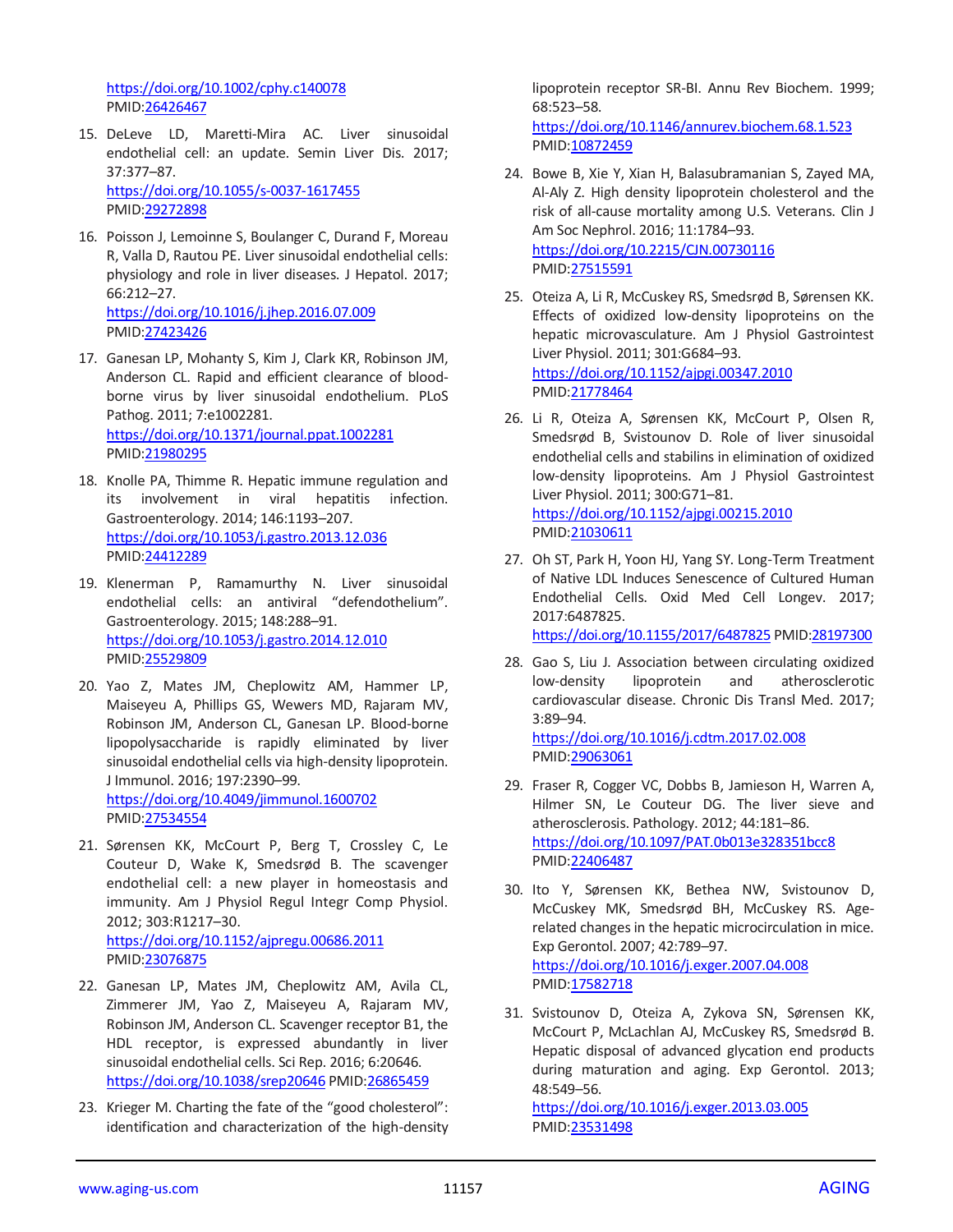- 32. Simon-Santamaria J, Malovic I, Warren A, Oteiza A, Le Couteur D, Smedsrød B, McCourt P, Sørensen KK. Age-related changes in scavenger receptor-mediated endocytosis in rat liver sinusoidal endothelial cells. J Gerontol A Biol Sci Med Sci. 2010; 65:951–60. <https://doi.org/10.1093/gerona/glq108> PMID[:20576648](https://pubmed.ncbi.nlm.nih.gov/20576648)
- 33. Pereira EN, Silvares RR, Flores EE, Rodrigues KL, Ramos IP, da Silva IJ, Machado MP, Miranda RA, Pazos-Moura CC, Gonçalves-de-Albuquerque CF, Faria-Neto HC, Tibiriça E, Daliry A. Hepatic microvascular dysfunction and increased advanced glycation end products are components of non-alcoholic fatty liver disease. PLoS One. 2017; 12:e0179654. <https://doi.org/10.1371/journal.pone.0179654> PMID[:28628674](https://pubmed.ncbi.nlm.nih.gov/28628674)
- 34. Fishman SL, Sonmez H, Basman C, Singh V, Poretsky L. The role of advanced glycation end-products in the development of coronary artery disease in patients with and without diabetes mellitus: a review. Mol Med. 2018; 24:59.

<https://doi.org/10.1186/s10020-018-0060-3> PMID[:30470170](https://pubmed.ncbi.nlm.nih.gov/30470170)

- 35. Sayej WN, Knight Iii PR, Guo WA, Mullan B, Ohtake PJ, Davidson BA, Khan A, Baker RD, Baker SS. Advanced glycation end products induce obesity and hepatosteatosis in CD-1 wild-type mice. Biomed Res Int. 2016; 2016:7867852. <https://doi.org/10.1155/2016/7867852> PMID[:26942201](https://pubmed.ncbi.nlm.nih.gov/26942201)
- 36. Baynes JW, Thorpe SR. Role of oxidative stress in diabetic complications: a new perspective on an old paradigm. Diabetes. 1999; 48:1–9. <https://doi.org/10.2337/diabetes.48.1.1> PMID[:9892215](https://pubmed.ncbi.nlm.nih.gov/9892215)
- 37. Rhee SY, Kim YS. The role of advanced glycation end products in diabetic vascular complications. Diabetes Metab J. 2018; 42:188–95. <https://doi.org/10.4093/dmj.2017.0105> PMID[:29885110](https://pubmed.ncbi.nlm.nih.gov/29885110)
- 38. Yamagishi S, Imaizumi T. Diabetic vascular complications: pathophysiology, biochemical basis and potential therapeutic strategy. Curr Pharm Des. 2005; 11:2279–99. <https://doi.org/10.2174/1381612054367300> PMID: 16022668
- 39. Grosse L, Wagner N, Emelyanov A, Molina C, Lacas-Gervais S, Wagner KD, Bulavin DV. Defined p16 High senescent cell types are indispensable for mouse healthspan. Cell Metab. 2020; S1550- 4131:30241–42. <https://doi.org/10.1016/j.cmet.2020.05.002> PMID[:32485135](https://pubmed.ncbi.nlm.nih.gov/32485135)
- 40. Schledzewski K, Géraud C, Arnold B, Wang S, Gröne HJ, Kempf T, Wollert KC, Straub BK, Schirmacher P, Demory A, Schönhaber H, Gratchev A, Dietz L, et al. Deficiency of liver sinusoidal scavenger receptors stabilin-1 and -2 in mice causes glomerulofibrotic nephropathy via impaired hepatic clearance of noxious blood factors. J Clin Invest. 2011; 121:703–14. <https://doi.org/10.1172/JCI44740> PMI[D:21293057](https://pubmed.ncbi.nlm.nih.gov/21293057)
- 41. Hansen B, Svistounov D, Olsen R, Nagai R, Horiuchi S, Smedsrød B. Advanced glycation end products impair the scavenger function of rat hepatic sinusoidal endothelial cells. Diabetologia. 2002; 45:1379–88. <https://doi.org/10.1007/s00125-002-0912-8> PMI[D:12378378](https://pubmed.ncbi.nlm.nih.gov/12378378)
- 42. Hyogo H, Yamagishi S. Advanced glycation end products (AGEs) and their involvement in liver disease. Curr Pharm Des. 2008; 14:969–72. <https://doi.org/10.2174/138161208784139701> PMI[D:18473847](https://pubmed.ncbi.nlm.nih.gov/18473847)
- 43. Mohamad M, Mitchell SJ, Wu LE, White MY, Cordwell SJ, Mach J, Solon-Biet SM, Boyer D, Nines D, Das A, Catherine Li SY, Warren A, Hilmer SN, et al. Ultrastructure of the liver microcirculation influences hepatic and systemic insulin activity and provides a mechanism for age-related insulin resistance. Aging Cell. 2016; 15:706–15.

<https://doi.org/10.1111/acel.12481> PMI[D:27095270](https://pubmed.ncbi.nlm.nih.gov/27095270)

44. LE Couteur DG, Cogger VC, McCuskey RS, DE Cabo R, Smedsrød B, Sorensen KK, Warren A, Fraser R. Agerelated changes in the liver sinusoidal endothelium: a mechanism for dyslipidemia. Ann N Y Acad Sci. 2007; 1114:79–87.

<https://doi.org/10.1196/annals.1396.003> PMI[D:17804522](https://pubmed.ncbi.nlm.nih.gov/17804522)

- 45. Le Couteur DG, Fraser R, Cogger VC, McLean AJ. Hepatic pseudocapillarisation and atherosclerosis in ageing. Lancet. 2002; 359:1612–15. [https://doi.org/10.1016/S0140-6736\(02\)08524-0](https://doi.org/10.1016/S0140-6736(02)08524-0) PMI[D:12047987](https://pubmed.ncbi.nlm.nih.gov/12047987)
- 46. McLean AJ, Cogger VC, Chong GC, Warren A, Markus AM, Dahlstrom JE, Le Couteur DG. Age-related pseudocapillarization of the human liver. J Pathol. 2003; 200:112–17. <https://doi.org/10.1002/path.1328> PMI[D:12692849](https://pubmed.ncbi.nlm.nih.gov/12692849)
- 47. Maeso-Díaz R, Ortega-Ribera M, Fernández-Iglesias A, Hide D, Muñoz L, Hessheimer AJ, Vila S, Francés R, Fondevila C, Albillos A, Peralta C, Bosch J, Tacke F, et al. Effects of aging on liver microcirculatory function and sinusoidal phenotype. Aging Cell. 2018; 17:e12829. <https://doi.org/10.1111/acel.12829> PMI[D:30260562](https://pubmed.ncbi.nlm.nih.gov/30260562)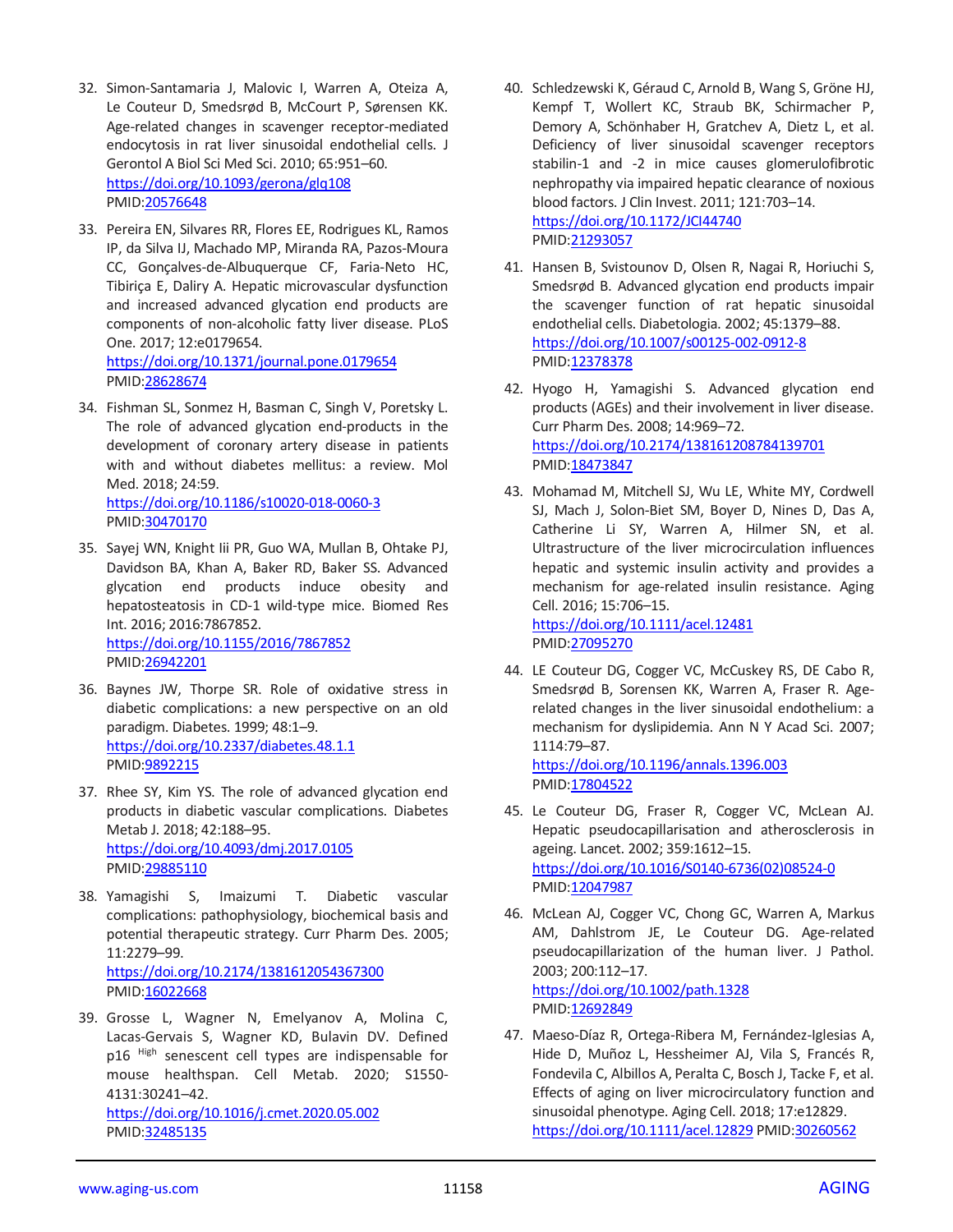- 48. Cogger VC, Warren A, Fraser R, Ngu M, McLean AJ, Le Couteur DG. Hepatic sinusoidal pseudocapillarization with aging in the non-human primate. Exp Gerontol. 2003; 38:1101–07. <https://doi.org/10.1016/j.exger.2003.07.002> PMID[:14580863](https://pubmed.ncbi.nlm.nih.gov/14580863)
- 49. Cogger VC, Svistounov D, Warren A, Zykova S, Melvin RG, Solon-Biet SM, O'Reilly JN, McMahon AC, Ballard JW, De Cabo R, Le Couteur DG, Lebel M. Liver aging and pseudocapillarization in a werner syndrome mouse model. J Gerontol A Biol Sci Med Sci. 2014; 69:1076–86. <https://doi.org/10.1093/gerona/glt169> PMID[:24149428](https://pubmed.ncbi.nlm.nih.gov/24149428)
- 50. Le Couteur DG, Cogger VC, Markus AM, Harvey PJ, Yin ZL, Ansselin AD, McLean AJ. Pseudocapillarization and associated energy limitation in the aged rat liver. Hepatology. 2001; 33:537–43. <https://doi.org/10.1053/jhep.2001.22754> PMID[:11230732](https://pubmed.ncbi.nlm.nih.gov/11230732)
- 51. Hunt NJ, Kang SW, Lockwood GP, Le Couteur DG, Cogger VC. Hallmarks of aging in the liver. Comput Struct Biotechnol J. 2019; 17:1151–61. <https://doi.org/10.1016/j.csbj.2019.07.021> PMID[:31462971](https://pubmed.ncbi.nlm.nih.gov/31462971)
- 52. Hunt NJ, Lockwood GP, Warren A, Mao H, McCourt PA, Le Couteur DG, Cogger VC. Manipulating fenestrations in young and old liver sinusoidal endothelial cells. Am J Physiol Gastrointest Liver Physiol. 2019; 316:G144–54. <https://doi.org/10.1152/ajpgi.00179.2018> PMID[:30285464](https://pubmed.ncbi.nlm.nih.gov/30285464)
- 53. Hunt NJ, Lockwood GP, Kang SW, Pulpitel T, Clark X, Mao H, McCourt PA, Cooney GJ, Wali JA, Le Couteur FH, Le Couteur DG, Cogger VC. The effects of metformin on age-related changes in the liver sinusoidal endothelial cell. J Gerontol A Biol Sci Med Sci. 2020; 75:278–85. <https://doi.org/10.1093/gerona/glz153> PMID[:31198956](https://pubmed.ncbi.nlm.nih.gov/31198956)
- 54. Xie G, Wang X, Wang L, Wang L, Atkinson RD, Kanel GC, Gaarde WA, Deleve LD. Role of differentiation of liver sinusoidal endothelial cells in progression and regression of hepatic fibrosis in rats. Gastroenterology. 2012; 142:918–27.e6. <https://doi.org/10.1053/j.gastro.2011.12.017> PMID[:22178212](https://pubmed.ncbi.nlm.nih.gov/22178212)
- 55. Hunt NJ, McCourt PA, Le Couteur DG, Cogger VC. Novel targets for delaying aging: the importance of the liver and advances in drug delivery. Adv Drug Deliv Rev. 2018; 135:39–49. <https://doi.org/10.1016/j.addr.2018.09.006> PMID[:30248361](https://pubmed.ncbi.nlm.nih.gov/30248361)
- 56. Terpstra V, van Amersfoort ES, van Velzen AG, Kuiper J, van Berkel TJ. Hepatic and extrahepatic scavenger receptors: function in relation to disease. Arterioscler Thromb Vasc Biol. 2000; 20:1860–72. <https://doi.org/10.1161/01.atv.20.8.1860> PMI[D:10938005](https://pubmed.ncbi.nlm.nih.gov/10938005)
- 57. Duryee MJ, Freeman TL, Willis MS, Hunter CD, Hamilton BC 3rd, Suzuki H, Tuma DJ, Klassen LW, Thiele GM. Scavenger receptors on sinusoidal liver endothelial cells are involved in the uptake of aldehyde-modified proteins. Mol Pharmacol. 2005; 68:1423–30.

<https://doi.org/10.1124/mol.105.016121> PMI[D:16105988](https://pubmed.ncbi.nlm.nih.gov/16105988)

- 58. Hilmer SN, Cogger VC, Fraser R, McLean AJ, Sullivan D, Le Couteur DG. Age-related changes in the hepatic sinusoidal endothelium impede lipoprotein transfer in the rat. Hepatology. 2005; 42:1349–54. <https://doi.org/10.1002/hep.20937> PMI[D:16317689](https://pubmed.ncbi.nlm.nih.gov/16317689)
- 59. Criscione SW, Teo YV, Neretti N. The chromatin landscape of cellular senescence. Trends Genet. 2016; 32:751–61. <https://doi.org/10.1016/j.tig.2016.09.005> PMI[D:27692431](https://pubmed.ncbi.nlm.nih.gov/27692431)
- 60. Fukui H. Gut-liver axis in liver cirrhosis: how to manage leaky gut and endotoxemia. World J Hepatol. 2015; 7:425–42. <https://doi.org/10.4254/wjh.v7.i3.425>

PMI[D:25848468](https://pubmed.ncbi.nlm.nih.gov/25848468)

- 61. Qi Y, Goel R, Kim S, Richards EM, Carter CS, Pepine CJ, Raizada MK, Buford TW. Intestinal permeability biomarker zonulin is elevated in healthy aging. J Am Med Dir Assoc. 2017; 18:810.e1–e4. <https://doi.org/10.1016/j.jamda.2017.05.018> PMI[D:28676292](https://pubmed.ncbi.nlm.nih.gov/28676292)
- 62. Jamieson HA, Hilmer SN, Cogger VC, Warren A, Cheluvappa R, Abernethy DR, Everitt AV, Fraser R, de Cabo R, Le Couteur DG. Caloric restriction reduces agerelated pseudocapillarization of the hepatic sinusoid. Exp Gerontol. 2007; 42:374–78. <https://doi.org/10.1016/j.exger.2006.11.004> PMI[D:17204388](https://pubmed.ncbi.nlm.nih.gov/17204388)
- 63. Martin-Montalvo A, Mercken EM, Mitchell SJ, Palacios HH, Mote PL, Scheibye-Knudsen M, Gomes AP, Ward TM, Minor RK, Blouin MJ, Schwab M, Pollak M, Zhang Y, et al. Metformin improves healthspan and lifespan in mice. Nat Commun. 2013; 4:2192. <https://doi.org/10.1038/ncomms3192> PMI[D:23900241](https://pubmed.ncbi.nlm.nih.gov/23900241)
- 64. Mohar DS, Malik S. The sirtuin system: the holy grail of resveratrol? J Clin Exp Cardiolog. 2012; 3:216.